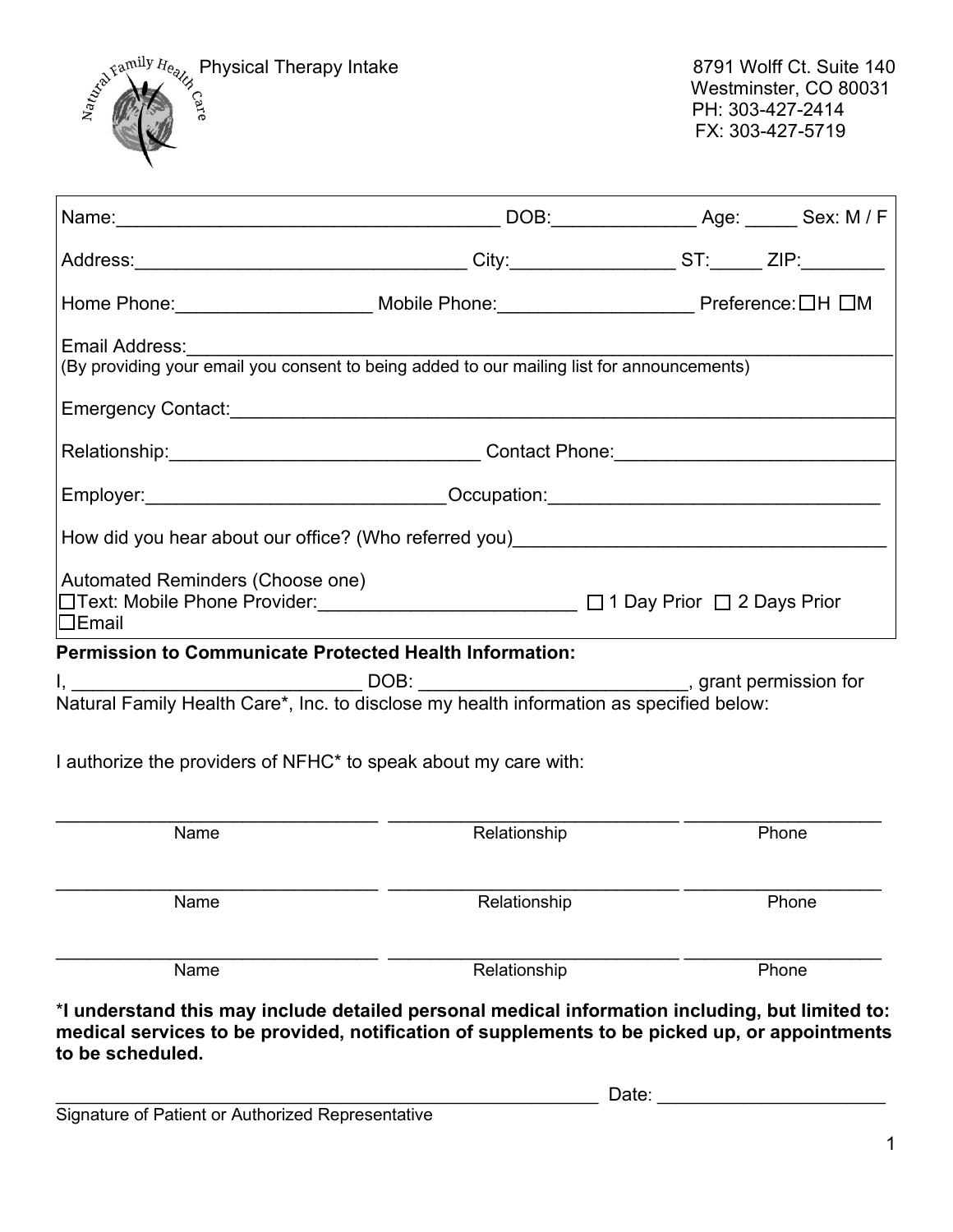## **Privacy Policy**:

We want you to know how your Patient Health Information (PHI) will be used in this office and your rights concerning those records. Before we begin any health care operations we must require you to read and sign this consent form stating that you understand and agree how your records are used.

- 1. The patient understands and agrees to allow NFHC\* to use their PHI for treatment, payment, health care operations, and coordination of care.
- 2. The patient has the right to examine and obtain a copy of his/her own records at any time. The patient may request to know what disclosures have been made and submit in writing any further restrictions on the use of their PHI. Our office will not release any of your records without your written consent.
- 3. A patient's written consent need only be obtained one time for all subsequent care given the patient in this office.
- 4. The patient may provide a written request to revoke consent at any time during care. This would not affect the use of those records for the care given prior to the written request to revoke consent but would apply to any care given after the request has been presented.
- 5. For your security and right to privacy, all staff has been trained in patient record privacy and a privacy official has been designated to enforce those procedures in our office. We have taken all precautions that are known by NFHC\* to assure that your records are not readily available to those who do not need them.
- 6. If a patient has a complaint about the privacy of records, please contact Michaele, our office manager.
- 7. If the patient refuses to sign this consent, our office has the right to refuse care.

I have read and understand how my PHI will be used and I agree to these policies and procedures. Please let us know if you would like a full copy of the office "Notice of Patient Privacy Policy".

| Signature:           | ato |  |
|----------------------|-----|--|
| <b>Printed Name:</b> |     |  |

**This consent form will expire when revoked in writing by the patient/representative or, in the case of a minor, on the date the minor becomes an adult under state law.** 

## **Consent for Professional Services:**

I authorize and release Natural Family Health Care, Inc to administer treatment, physical examinations, chiropractic care or any other clinic service deemed necessary by a provider of Natural Family Health Care, Inc.

| Signature of Patient or Authorized Representative |  |
|---------------------------------------------------|--|